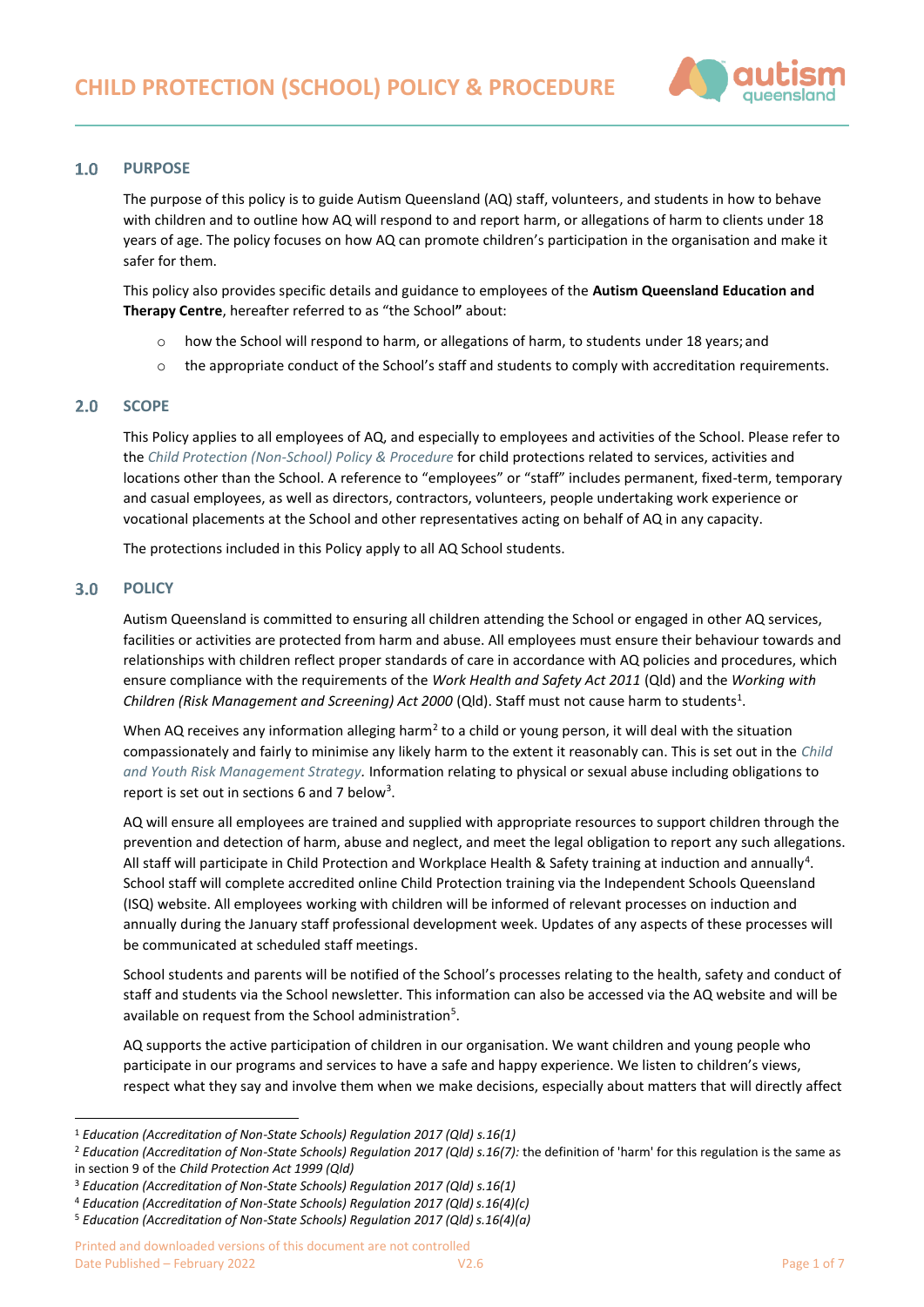

them<sup>6</sup>. AQ will conduct annual internal audits of its processes to ensure implementation and compliance relating to the health, safety and conduct of staff and students<sup>7</sup>.

#### 4.0 **PRINCIPLES**

Autism Queensland:

- recognises the safety, wellbeing and best interests of the child are paramount;
- recognises the right of children to feel safe and to be in an environment where they are protected from harm and abuse;
- encourages and supports any person who has witnessed harm or abuse of a child, or who suspects that abuse has occurred, to make a report and be confident of doing so without fear of retribution;
- ensures any person who makes a report can be confident of doing so without fear of retribution;
- acknowledges prevention is the best protection from abuse and recognises its duty of care obligations to implement prevention strategies;
- discourages employees from being alone with a child or out of "sight and/or sound" of other adults;
- maintains a rigorous and consistent recruitment, screening and selection process and provides regular Child Protection training and information sessions to ensure employees respect the rights of children, understand this policy, and are aware of current legislation about abuse and neglect;
- maintains transparent procedures for children and employees to raise concerns or complaints, including the requirement for employees to assist children and their families or guardians to raise any concerns and access the complaints process;
- will respond quickly, considerately and effectively where harm or abuse has occurred, to protect children from any further harm, ensuring they have access to any required counselling, medical, and/or legal assistance;
- will assist children throughout their involvement with counselling, medical and/or legal services, including any investigations;
- will take disciplinary action against an employee who fails to report or attempts to cover up any incidents of actual or potential harm or abuse.

#### **DEFINITIONS**  $5.0$

## **5.1 Harm**

Harm to a child (Section 9 of the *Child Protection Act 1999*) is any detrimental effect of a significant nature on the child's physical, psychological or emotional wellbeing.

It is immaterial how the harm is caused. Harm can be caused by:

- physical, psychological or emotional abuse or neglect; or
- sexual abuse or exploitation;
- a single act, omission or circumstance; or
- a series or combination of acts, omissions or circumstances.

#### **5.2 Physical Abuse**

Physical Abuse occurs when a child has suffered, or is at risk of suffering, non-accidental physical trauma or injury. Physical abuse can include: hitting, punching, kicking, strangling, shaking, throwing, burning, biting, poisoning, smothering. Physical abuse does not always leave visible marks or injuries. Regardless of marks or injuries, the act itself causes trauma to the child.

<sup>&</sup>lt;sup>6</sup> Education (Accreditation of Non-State Schools) Regulation 2017 (Qld) s.16(4)(b)

<sup>&</sup>lt;sup>7</sup> Education (Accreditation of Non-State Schools) Regulation 2017 (Qld) s.16(4)(d)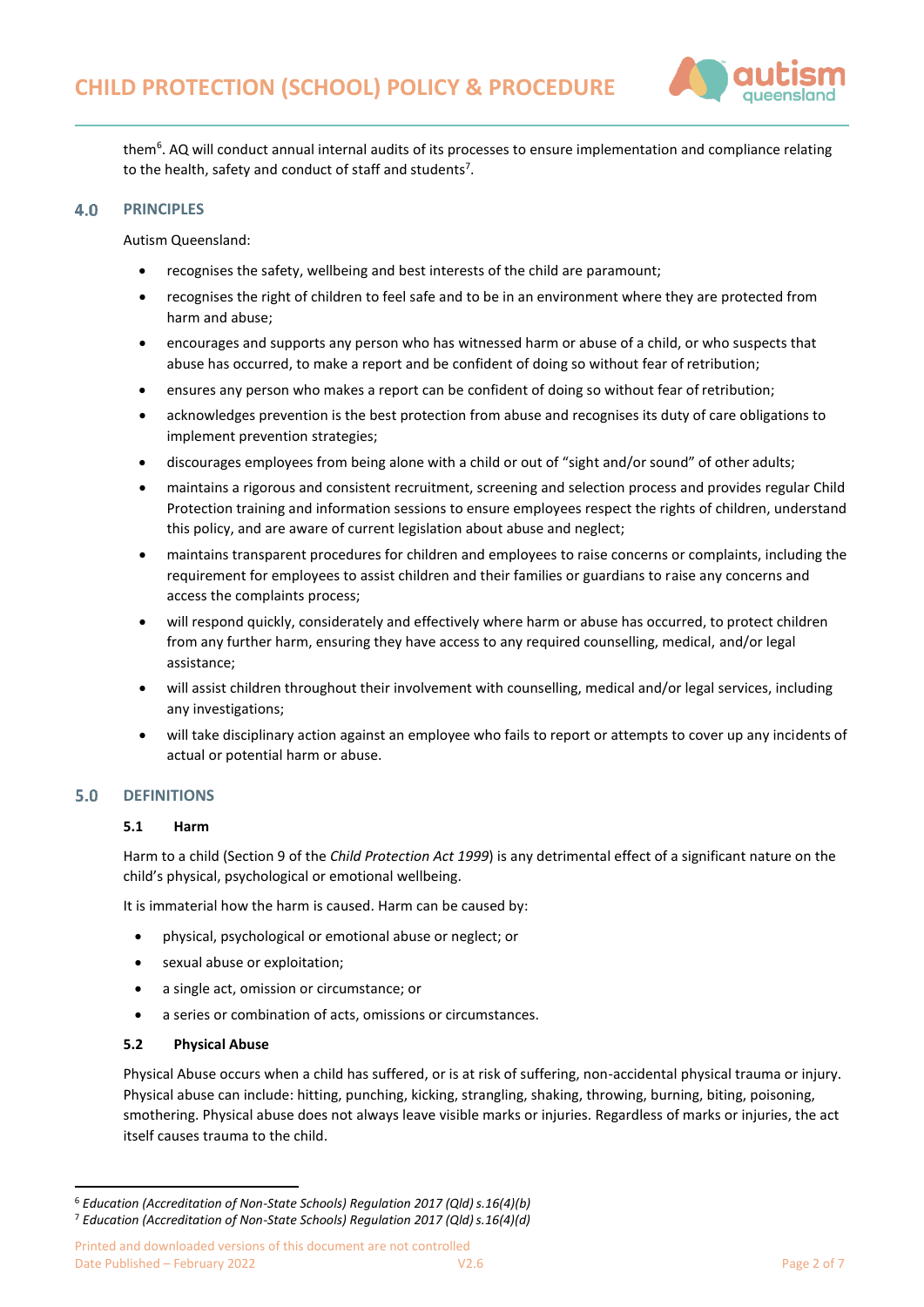

## **5.3 Sexual Abuse**

Sexual Abuse (Section 364 of the *Education (General Provisions) Act 2006*) in relation to a relevant person, includes sexual behaviour involving the relevant person and another person in the following circumstances:

- the other person bribes, coerces, exploits, threatens or is violent toward the relevant person;
- the relevant person has less power than the other person;
- there is a significant disparity between the relevant person and the other person in intellectual capacity or maturity.

### **5.4 Emotional Abuse**

Emotional Abuse occurs when abuse impairs or threatens a child's social, emotional, cognitive or intellectual development. It can include emotional deprivation due to persistent rejection, hostility and threats, teasing, bullying, yelling, criticism or exposure to domestic and/or family violence.

### **5.5 Neglect**

Neglect occurs when a child's needs are not met, affecting their health and development. Basic needs include: food, housing, health care, clothing, personal hygiene, and adequate supervision.

### **5.6 Child in Need of Protection**

A Child in Need of Protection (Section 10 of the *Child Protection Act 1999*) is a child who: has suffered significant harm, is suffering significant harm, or is at unacceptable risk of suffering significant harm; and does not have a parent or guardian able and willing to protect the child from the harm.

### **5.7 Reportable Suspicion**

A Reportable Suspicion about a child is a reasonable suspicion that the child: has suffered, is suffering, or is at unacceptable risk of suffering, significant harm caused by physical or sexual abuse; and does not have a parent able and willing to protect the child from the harm.

#### 6.0 **REPORTING SEXUAL ABUSE**

### **Criminal Code (Child Sexual Offences Reform) and Other Legislation Amendment Act 2020**

- **All adults** in an institutional setting (e.g. a school, church or sporting club) must protect children from the risk of a sexual offence being committed against them.
- All suspected current or historical sexual offences MUST be reported to the Police.

Section 366 of the *Education (General Provisions) Act 2006* states that if a staff member becomes aware, or reasonably suspects, in the course of their employment at the School, that any of the following has been sexually abused by another person:

- a student under 18 years attending the School;
- a kindergarten aged child registered in a kindergarten learning program at the School;
- a person with a disability who:
	- under section 420(2) of the *Education (General Provisions) Act 2006* is being provided with special education at the School; and
	- is not enrolled in the preparatory year at the School,

then the staff member must give a written report about the abuse or suspected abuse to the School Principal or to a Director of the School's governing body immediately.

The School Principal or the Director must immediately give a copy of the report to a police officer.

If the first person who becomes aware of or reasonably suspects sexual abuse is the School Principal, the Principal must give a written report about the abuse, or suspected abuse to a police officer immediately and must also give a copy of the report to a Director of the School's governing body immediately.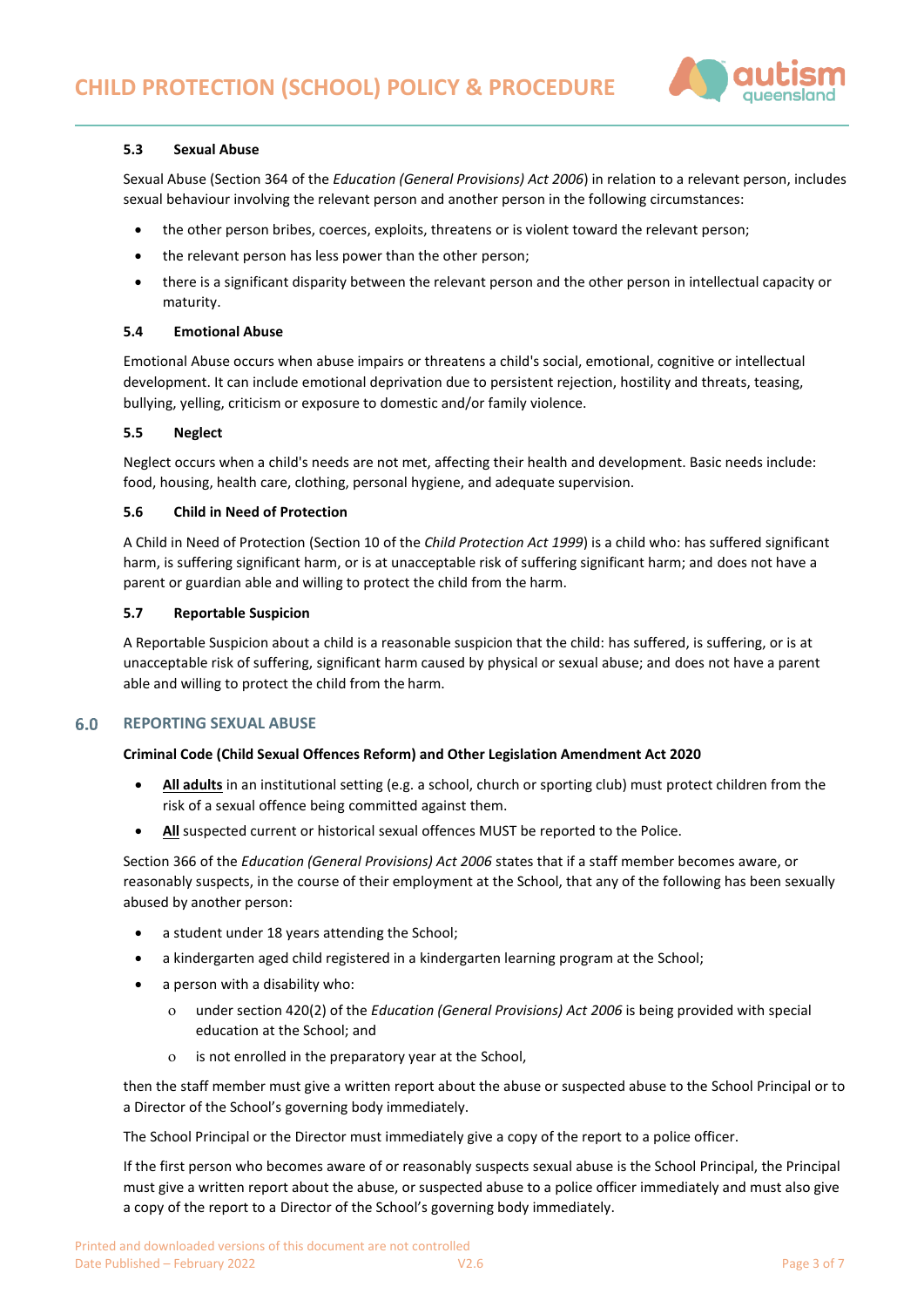

A report under this section must include the following particulars:

- the name of the person giving the report (the first person);
- the student's name and sex;
- details of the basis for the first person becoming aware, or reasonably suspecting, that the student has been sexually abused by another person;
- details of the abuse or suspected abuse;
- any of the following information of which the first person is aware:
	- the student's age;
	- the identity of the person who has abused, or is suspected to have abused, the student;
	- $\rm o$  the identity of anyone else who may have information about the abuse or suspected abuse<sup>8</sup>.

#### **REPORTING LIKELY SEXUAL ABUSE<sup>9</sup>**  $7.0$

Section 366A of the *Education (General Provisions) Act 2006* states that if a staff member reasonably suspects, in the course of their employment at the School, that any of the following is likely to be sexually abused by another person:

- a student under 18 years attending the School;
- a kindergarten aged child registered in a kindergarten learning program at the School;
- a person with a disability who:
	- under section 420(2) of the *Education (General Provisions) Act 2006* is being provided with special education at the School, and
	- o is not enrolled in the preparatory year at the School,

then the staff member must give a written report about the suspicion to the Principal or to a Director of the School's governing body immediately.

The School Principal or the Director must immediately give a copy of the report to a police officer.

If the first person who reasonably suspects likely sexual abuse is the School Principal, the Principal must give a written report about the suspicion to a police officer immediately and must also give a copy of the report to a Director of the School's governing body immediately.

A report under this section must include the following particulars:

- the name of the person giving the report (the first person);
- the student's name and gender;
- details of the basis for the first person reasonably suspecting that the student is likely to be sexually abused by another person;
- any of the following information of which the first person is aware:
	- o the student's age;
	- $\circ$  the identity of the person who is suspected to be likely to sexually abuse the student;
	- $\circ$  the identity of anyone else who may have information about suspected likelihood of abuse<sup>10</sup>.

<sup>9</sup> *Education (Accreditation of Non-State Schools) Regulation 2017 (Qld) s.16(2)(c)*

Printed and downloaded versions of this document are not controlled Date Published – February 2022 **Page 4 of 7** Page 4 of 7

<sup>8</sup> *Education (General Provisions) Regulation 2017 (Qld) s.68*

<sup>10</sup> *Education (General Provisions) Regulation 2017 (Qld) s.69*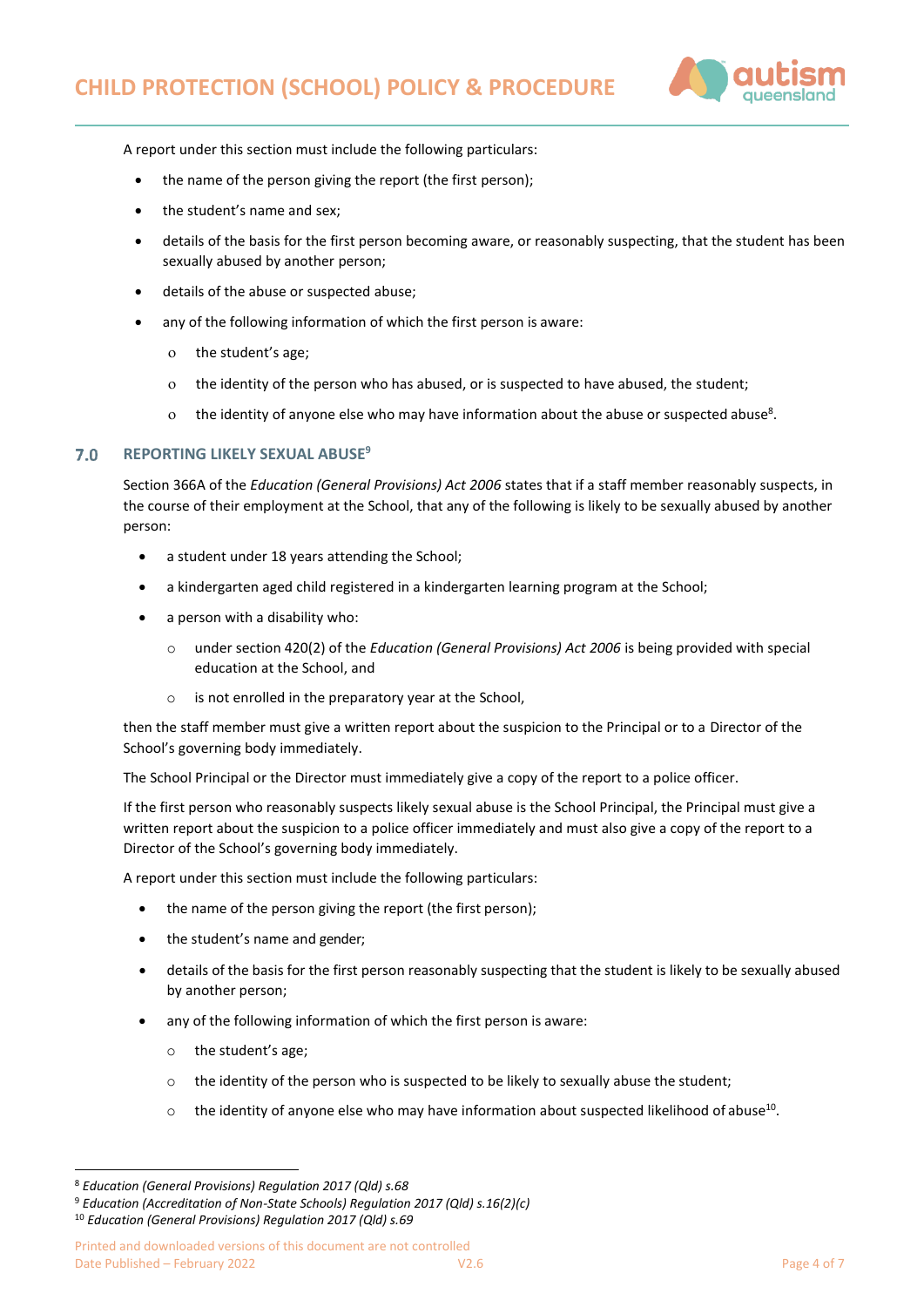

#### 8.0 **PROCEDURE**

The following Procedure provides processes for responding to allegations and/or identification of actual or suspected child abuse or harm. All actions in these matters are strictly confidential and are to be carried out in accordance with the *[Privacy Policy](https://autismqueenslandlimited.sharepoint.com/sites/AQQADocuments/All%20Documents/Privacy%20Policy.pdf)*. Also refer to the *[Incident Management Policy & Procedure](https://autismqueenslandlimited.sharepoint.com/sites/AQQADocuments/All%20Documents/Incident%20Management%20Policy%20&%20Procedure.pdf)* for further details on reporting procedures.

## **8.1 Responding to Reports of Harm**

- In all aspects of service delivery, highlight and prioritise the importance of preventing and responding to concerns of harm to children, whether it is alleged or actual.
- Respond immediately to any allegation of abuse or neglect of a child.
- Address detection, allegations and reporting of harm and abuse in accordance with training and relevant AQ policies and procedures.
- Respond to abuse and neglect with specific consideration to the age of the child. Support the child through investigation of any allegations, as directed by Child Safety.
- Maintain strict confidentiality around any allegations and/or investigations, including where an alleged perpetrator of harm is an AQ employee. Due process and fair treatment will be extended to every person throughout the investigation and in any legal proceedings.

## **8.2 Reporting Inappropriate Behaviour**

If an AQ School student considers the behaviour of a staff member to be inappropriate, the student should report the behaviour to<sup>11</sup> the School Principal and/or relevant School Head of Campus.

A staff member who receives a report of another AQ staff member's inappropriate behaviour must report it to the School Principal. Where the School Principal is the subject of the report of inappropriate behaviour, the staff member must inform a member of AQ's Board of Directors (the School's governing body)<sup>12</sup>. Reports will be dealt with under AQ's *[Complaints Management Policy](https://autismqueenslandlimited.sharepoint.com/sites/AQQADocuments/All%20Documents/Complaints%20Management%20Policy.pdf)*.

# **8.3 Reporting Physical and Sexual Abuse13**

Under Section 13E (3) of the *Child Protection Act 1999*, if a doctor, registered nurse, teacher or early education and care professional forms a 'reportable suspicion' about a child "in the course of their engagement in their profession", they must make a written report.

The AQ teacher, therapist or early education and care professional must:

- complete an internal incident report;
- report in writing to the Chief Executive of the Department of Child Safety, Youth and Women (or other department administering the *Child Protection Act 1999*); and
- give a copy of the report to the School Principal.

A report under this section must include the following particulars:

- state the basis on which the person has formed the reportable suspicion;
- $\bullet$  include the information prescribed by regulation, to the extent of the person's knowledge<sup>14</sup>.

## **8.4 Internal Reporting**

In addition to mandatory reporting procedures as outlined in this Procedure, the School Principal will notify the CEO and Client Safety and Wellbeing Manager in accordance with the *[Incident Management Policy & Procedure](https://autismqueenslandlimited.sharepoint.com/sites/AQQADocuments/All%20Documents/Incident%20Management%20Policy%20&%20Procedure.pdf)*.

<sup>11</sup> *Education (Accreditation of Non-State Schools) Regulation 2017 (Qld) s.16(2) ands.16(3)*

<sup>12</sup> *Education (Accreditation of Non-State Schools) Regulation 2017 (Qld) s.16(2)*

<sup>13</sup> *Education (Accreditation of Non-State Schools) Regulation 2017 (Qld) s.16 (2)(d)*

<sup>14</sup> *Child Protection Regulation 2011 (Qld) s.10 "Information to be included in report to chief executive"*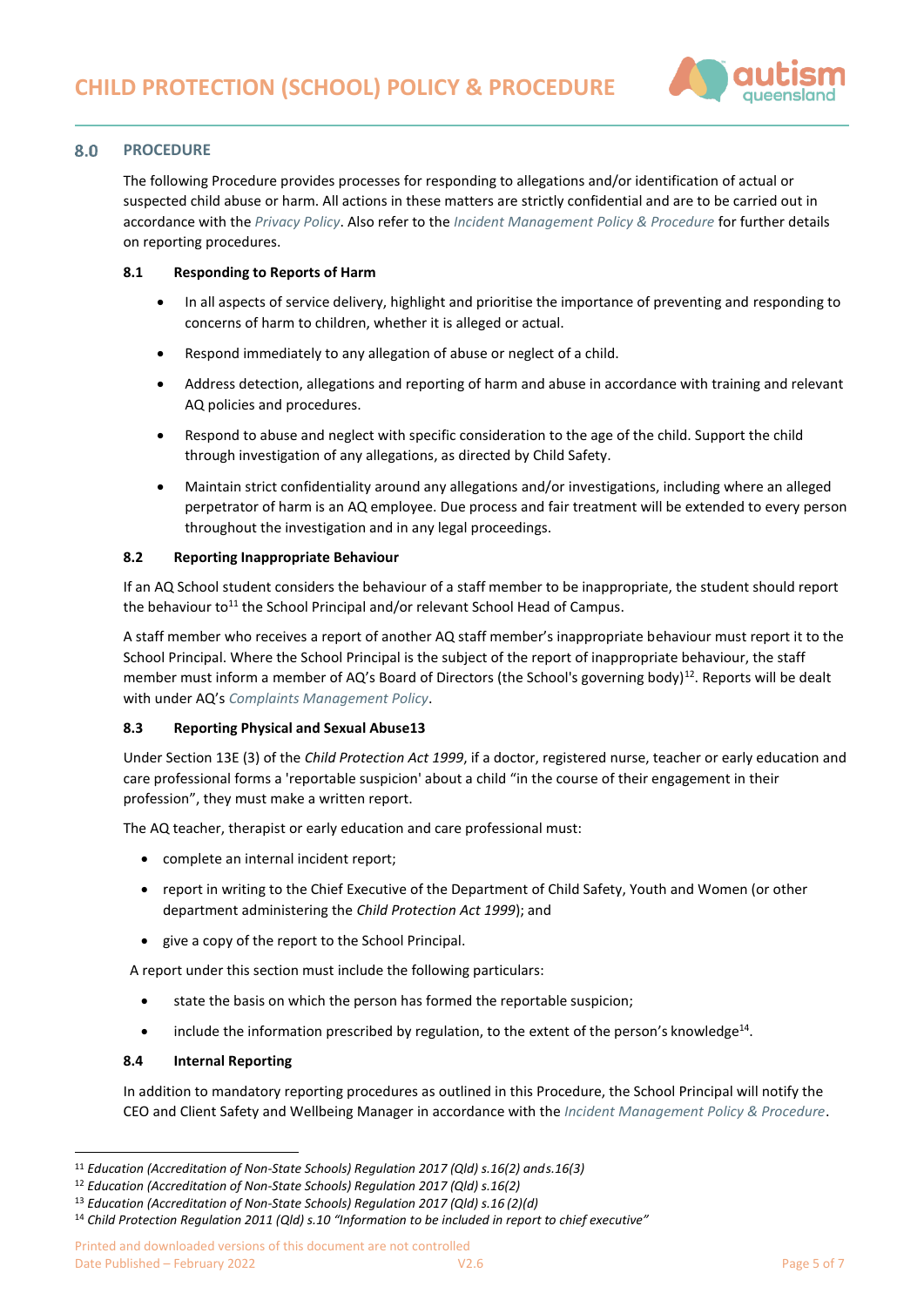

### **8.5 Responsibilities of all Employees**

An employee who becomes aware or reasonably suspects a child (client/student) has been sexually abused will:

- provide a safe space and support for the child (if applicable);
- immediately report to the School Principal;
- if there is a crime scene, keep the area secure;
- as soon as possible, complete a detailed incident report including:
	- o name of the person giving the report;
	- o child's name age and gender;
	- $\circ$  basis for knowledge or reasonable suspicion of actual or likely child sexual abuse;
	- o identity of anyone else who may have information about the suspected likelihood of abuse.

#### **COMPLAINTS**  $9.0$

Suggestions of non-compliance with this Policy & Procedure may be submitted and will be managed in accordance with AQ's *[Complaints Management Policy](Complaints%20Management%20Policy)*<sup>15</sup> .

## **10.0 RELATED DOCUMENTS**

#### **Legislation and Regulations**

*[Australian Human Rights Commission Act 1986](https://www.legislation.gov.au/Details/C2021C00434)* (Cth) *[Child Protection Act 1999 \(Qld\)](https://www.legislation.qld.gov.au/view/html/inforce/current/act-1999-010) [Criminal Code Act 1899 \(Qld\)](https://www.legislation.qld.gov.au/view/pdf/inforce/current/act-1899-009) [Criminal Code \(Child Sexual Offences Reform\) and Other Legislation Amendment Act 2020](https://www.legislation.qld.gov.au/view/html/asmade/act-2020-032)* [Disability Services Act 2006 \(Qld\)](https://www.legislation.qld.gov.au/view/html/inforce/current/act-2006-012) [Disability Services Regulation 2017 \(Qld\)](https://www.legislation.qld.gov.au/view/html/inforce/current/sl-2017-0099) [Education \(Accreditation of Non-State Schools\) Act 2017 \(Qld\)](https://www.legislation.qld.gov.au/view/html/inforce/current/act-2001-060) [Education \(Accreditation of Non-State Schools\) Regulation 2017 \(Qld\)](https://www.legislation.qld.gov.au/view/html/inforce/current/sl-2001-0211) [Education \(General Provisions\) Act 2006 \(Qld\)](https://www.legislation.qld.gov.au/view/html/inforce/current/act-2006-039) [Education \(General Provisions\) Regulation 2017 \(Qld\)](https://www.legislation.qld.gov.au/view/html/inforce/current/sl-2017-0161) [National Disability Insurance Scheme Act 2013 \(Cth\)](https://www.legislation.gov.au/Details/C2016C00934) [Privacy Act 1988 \(Cth\)](https://www.legislation.gov.au/Details/C2017C00283) [Guardianship and Administration Act 2000 \(Qld\)](https://www.legislation.qld.gov.au/view/html/inforce/current/act-2000-008) [Public Guardian Act 2014 \(Qld\)](https://www.legislation.qld.gov.au/view/html/inforce/current/act-2014-026) Work Health and Safety Act 2011 (Qld) [Working with Children \(Risk Management and Screening\) Act 2000 \(Qld\)](https://www.legislation.qld.gov.au/view/html/inforce/current/act-2000-060) [Working with Children \(Risk Management and Screening\) Regulations 2020 \(Qld\)](https://www.legislation.qld.gov.au/view/html/inforce/current/sl-2011-0148) **Standards and Principles** [Australian Privacy Principles](https://www.oaic.gov.au/individuals/privacy-fact-sheets/general/privacy-fact-sheet-17-australian-privacy-principles) [Human Services Quality Standards](https://www.communities.qld.gov.au/gateway/funding-grants/human-services-quality-framework/overview-framework) [National Disability Standards \(Cth\)](https://www.dss.gov.au/our-responsibilities/disability-and-carers/standards-and-quality-assurance/national-standards-for-disability-services)

# **Autism Queensland Quality Assurance**

[Child and Youth Risk Management Strategy](https://autismqueenslandlimited.sharepoint.com/sites/AQQADocuments/All%20Documents/Child%20&%20Youth%20Risk%20Management%20Strategy.pdf)

Printed and downloaded versions of this document are not controlled Date Published – February 2022 **Page 6 of 7** Page 6 of 7

<sup>15</sup> *Education (Accreditation of Non-State Schools) Regulation 2017 (Qld) s.16(5) and s.16(6)*